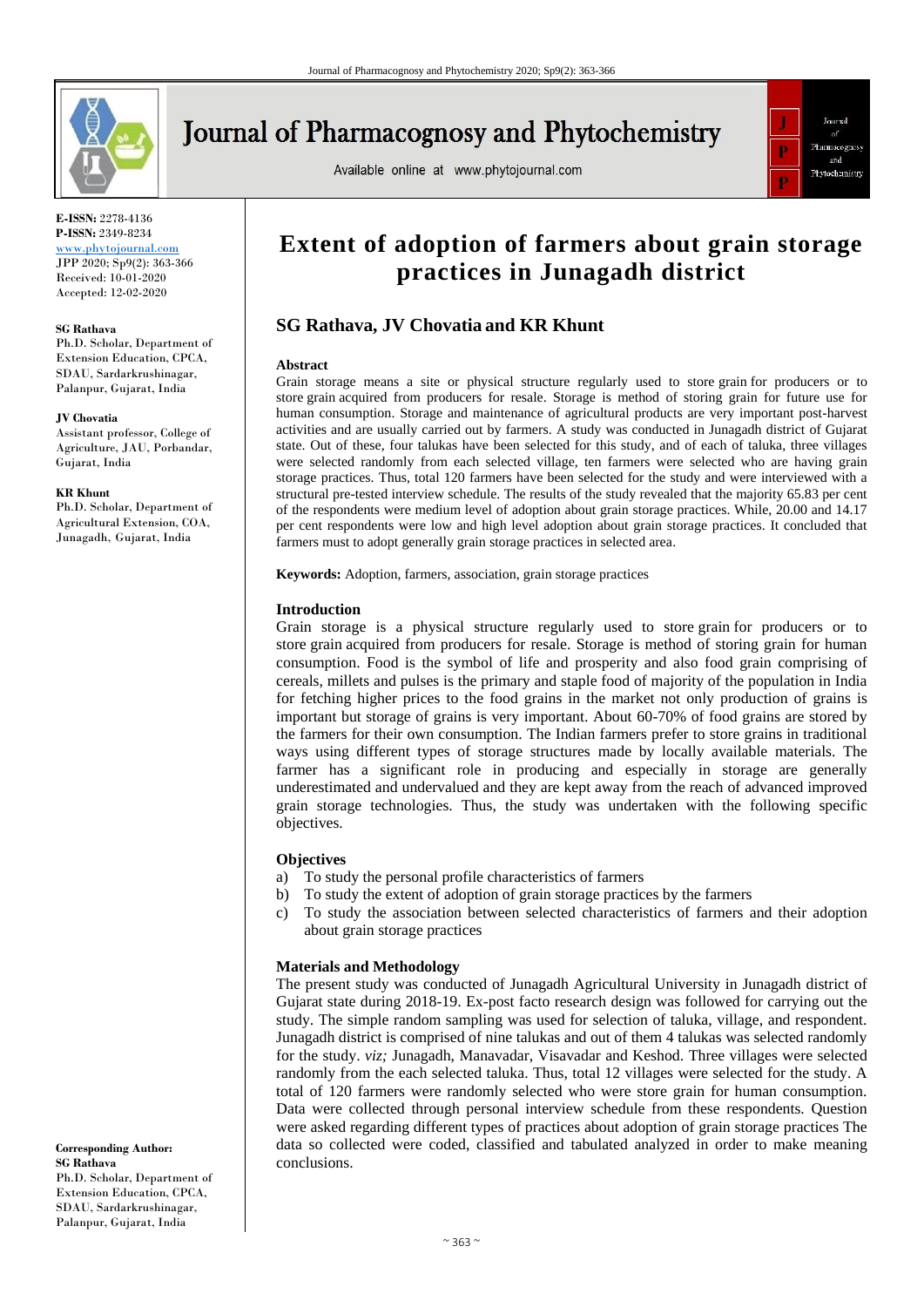#### **Result and Discussion Personal Profile Characteristics of Farmers 1. Age**

The data regarding age of farmers is presented in Table 3. It is observed that of the majority 56.67 per cent of the farmers belonged to middle age group followed by old age 23.33 per cent and young age 20.00 per cent groups, respectively.

**Table 1:** Distribution of respondents according to their age

| S. No. | Category                    | <b>Frequency</b> | Percentage |
|--------|-----------------------------|------------------|------------|
|        | Young age (Up to 35 years)  | 24               | 20.00      |
|        | Middle age (36 to 50 years) | 68               | 56.67      |
|        | Old age (Above 50 years)    | 28               | 23.33      |
|        | Total                       |                  |            |

#### **2. Education**

The data presented in the Table 2 indicated that majority 28.33 per cent of the farmers were educated up to secondary education followed by 23.33 per cent of them were having education up to higher secondary education. Further, it was noted that 18.33 per cent were educated up to primary education, 10.83 per cent were functionally literate. There was 17.50 per cent had college/post-graduation education and only 1.68 per cent of the respondents were illiterate.

**Table 2:** Distribution of respondents according to their education  $(n = 120)$ 

| S. No. | <b>Level of education</b>                        |     | <b>FrequencyPercentage</b> |
|--------|--------------------------------------------------|-----|----------------------------|
| 1.     | College/Post-graduation education                | 21  | 17.50                      |
| 2.     | Higher secondary education (XI to<br>$XII$ std.) | 28  | 23.33                      |
| 3.     | Secondary education (VII to X std.)              | 34  | 28.33                      |
| 4.     | Primary education                                | 22  | 18.33                      |
| 5.     | <b>Functionally literate</b>                     | 13  | 10.83                      |
| б.     | Illiterate                                       | 02  | 1.68                       |
|        | Total                                            | 120 | 100.00                     |

## **3. Experience of Grain Storage**

The data from Table 3 revealed that the majority 60.00 per cent of the respondents had medium experience in grain storage followed by 20.83 per cent and 19.17 per cent of the respondents had high and low experience in grain storage, respectively. It can be concluded that majority of respondents 79.17 per cent were having medium to high experience in grain storage.

**Table 3:** Distribution of respondents according to their experience in grain storage

|        |                                   |     | $(n=120)$                   |
|--------|-----------------------------------|-----|-----------------------------|
| S. No. | Category                          |     | <b>Frequency Percentage</b> |
| ı.     | Low experience (Up to 5 years)    | 25  | 20.83                       |
| 2.     | Medium experience (6 to 10 years) | 72  | 60.00                       |
| 3.     | High experience (Above 10 years)  | 23  | 19.17                       |
|        | Total                             | 120 | 100.00                      |

## **4. Size of Land Holding**

The data from Table 4 revealed that the majority 63.33 per cent of farmers were medium size of land holding (4.1 to 10 ha), followed by 13.33 per cent of farmers were semi medium size of land holding (2.01 to 4.00 ha), 11.67 per cent of the farmers were from small size of land holding (1.01 to 2.00 ha), 07.50 per cent of the farmers were from big size of land holding (above 10 ha) and 04.17 per cent of the marginal size of land holding (up to 1 ha).

**Table 4:** Distribution of the respondents according to their land holding

|        |                            |                  | $(n=120)$  |
|--------|----------------------------|------------------|------------|
| S. No. | <b>Land holding</b>        | <b>Frequency</b> | Percentage |
| 1.     | Big (Above 10 ha)          | 09               | 07.50      |
| 2.     | Medium $(4.01$ to $10$ ha) | 76               | 63.33      |
| 3.     | Semi medium (2.01 to 4 ha) | 16               | 13.33      |
| 4.     | Small $(1.01$ to $2$ ha)   | 14               | 11.67      |
| 5.     | Marginal (up to 1 ha)      | 0 <sub>5</sub>   | 04.17      |
|        | Total                      | 12f              | 100.00     |

## **5. Social Participation**

 $(n=120)$ 

The data presented in Table 5 clearly indicate that the majority 55.83 per cent of the respondents participate in one organization, while remaining 26.67, 11.67, and 5.83 per cent respondents had no participated, participation on more than one organization and office bearer, respectively.

| <b>Table 5:</b> Distribution of respondents according to their social |  |
|-----------------------------------------------------------------------|--|
| participation                                                         |  |

|                        |                                                |                  | $(n=120)$  |
|------------------------|------------------------------------------------|------------------|------------|
| S. No.                 | Category                                       | <b>Frequency</b> | Percentage |
| 1.                     | No participation                               | 32               | 26.67      |
| 2.                     | Participation in one organization              | 67               | 55.83      |
| 3.                     | Participation in more than one<br>organization | 14               | 11.67      |
| 4.                     | Office bearer                                  | 07               | 05.83      |
| 100.00<br>120<br>Total |                                                |                  |            |

## **6. Quantity of Grain Stored**

The data presented in Table 6 clearly indicate that the majority 70.83 per cent respondents were stored grains from 20.31 to 38.52 quintals as medium level of quantity. While, 16.67 per cent stored grains from up to 20.30 quintals as small level quantity and remaining 12.50 per cent of the respondents stored grain from above 38.52 quintals as large level of quantity.

**Table 6:** Distribution of respondents according to their quantity of grain stored

|                        |                                    |    | $(n=120)$                   |
|------------------------|------------------------------------|----|-----------------------------|
| S. No.                 | <b>Quantity of grain stored</b>    |    | <b>Frequency Percentage</b> |
| l.                     | Small level (up to 20.31 gtl.)     | 20 | 16.67                       |
| 2.                     | Medium level (20.31 to 38.51 gtl.) | 85 | 70.83                       |
| 3.                     | Large level (Above 38.51 qtl.)     | 15 | 12.50                       |
| 120<br>100.00<br>Total |                                    |    |                             |

 $Mean = 29.41$ 

 $S.D. = 9.10$ 

#### **7. Mass Media Exposure**

The data presented in Table 7 revealed that majority 66.67 per cent of the respondents had medium level of mass media exposure, whereas 11.67 and 21.66 per cent of them had low and high level of mass media exposure, respectively.

**Table 7:** Distribution of respondents according to their mass media exposure

|        |                                                     |                  | $(n=120)$  |
|--------|-----------------------------------------------------|------------------|------------|
| S. No. | Category                                            | <b>Frequency</b> | Percentage |
| 1.     | Low mass media exposure (Below<br>$8.98$ score)     | 14               | 11.67      |
| 2.     | Medium mass media exposure<br>(8.98 to 13.92 score) | 80               | 66.67      |
| 3.     | High mass media exposure (Above<br>13.92 score)     | 26               | 21.66      |
|        | Total                                               | 120              |            |

 $Mean = 11.45, S.D. = 2.47$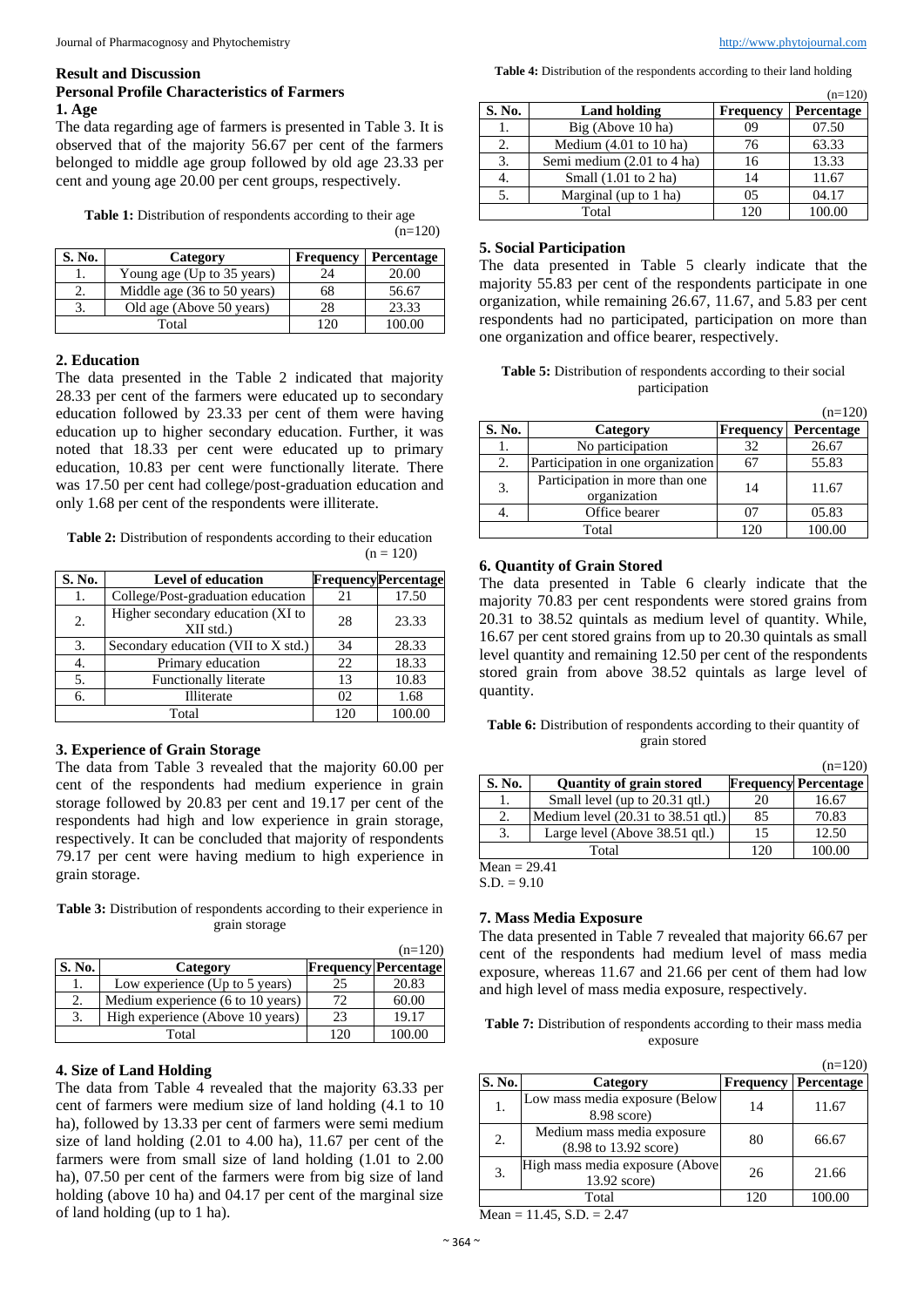#### **8. Scientific Orientation**

The data presented in Table 8 indicate the majority 70.83 per cent of the respondents were found to have medium scientific orientation. On the other side 13.33 and 15.83 per cent respondents were having low and high scientific orientation, respectively.

**Table 8:** Distribution of respondents according to their scientific orientation

|        |                                                                            |                  | $(n=120)$  |
|--------|----------------------------------------------------------------------------|------------------|------------|
| S. No. | Category                                                                   | <b>Frequency</b> | Percentage |
| 1.     | Low scientific orientation (Below<br>14.83 score)                          | 16               | 13.33      |
| 2.     | Medium scientific orientation<br>$(14.83 \text{ to } 23.17 \text{ score})$ | 85               | 70.84      |
| 3.     | High scientific orientation (Above<br>23.17 score)                         | 19               | 15.83      |
|        | Total                                                                      | 120              | 100        |

 $Mean = 19.00$ 

 $S.D. = 4.17$ 

#### **9. Risk Orientation**

The data presented in Table 9 clearly indicated that the majority 63.33 per cent of respondents belonged to medium risk orientation group followed by 20.00 per cent and 16.67 per cent respondents were from high and low risk orientation, respectively.

**Table 9:** Distribution of respondents according to their risk orientation

|        |                                                     |                  | $(n=120)$  |
|--------|-----------------------------------------------------|------------------|------------|
| S. No. | Category                                            | <b>Frequency</b> | Percentage |
| 1.     | Low risk orientation (Below<br>$12.94$ score)       | 20               | 16.67      |
| 2.     | Medium risk orientation (12.94<br>to $22.78$ score) | 76               | 63.33      |
| 3.     | High risk orientation (Above<br>22.78 score)        | 24               | 20.00      |
| Total  |                                                     |                  |            |

 $Mean = 17.86$ 

 $S.D. = 4.92$ 

## **Adoption of Grain Storage Practices by Farmers**

The adoption process is a decision- making process goes through a number of mental stages before making a final decision to adopt an innovation. An attempt has been also made to find out extent of adoption of different grain storage practices by the farmers. On the basis of score obtained by the respondents, the respondents were classified into three categories.

**Table 10:** Distribution of respondents according to their adoption about grain storage practices

|        |                                                    |                           | $(n=120)$ |
|--------|----------------------------------------------------|---------------------------|-----------|
| S. No. | Category                                           | <b>Frequency Per cent</b> |           |
| 1.     | Low level of adoption (Below 48.31)<br>score)      | 24                        | 20.00     |
| 2.     | Medium level of adoption (48.31 to<br>73.57 score) | 79                        | 65.83     |
| 3.     | High level of adoption (Above 73.57)<br>score)     | 17                        | 14.17     |
|        | Total                                              | 120                       | 100.00    |

 $Mean = 60.94$  $S.D. = 12.63$ 

The results presented in Table 10 indicate that the majority (65.83 per cent) of the respondents had medium level of  $(120)$ 

adoption, followed by 20.00 and 14.17 per cent of respondents had low and high level of adoption about grain storage practices, respectively. The probable reason might to be that farmers play a significance and crucial role in agriculture post-harvest operations which are largely household enterprises. The finding present was in concurrence with the findings of Sahu *et al.* (2015)<sup>[3]</sup>, and Yadav (2017) [7] .

| <b>Table 11:</b> Association between the selected characteristics of |  |  |
|----------------------------------------------------------------------|--|--|
| farmers and their adoption about grain storage practices             |  |  |

|              |                                 | $(II=120)$           |
|--------------|---------------------------------|----------------------|
| S. No.       | <b>Independent variables</b>    | 'r' value            |
| L            | <b>Personal Variable</b>        |                      |
| $X_1$        | Age                             | $-0.2088*$           |
| $X_2$        | Education                       | $0.2366$ **          |
| $X_3$        | Experience in grain storage     | $0.1841*$            |
| $\mathbf{I}$ | Socio-Economic variable         |                      |
| $X_4$        | Size of land holding            | 0.1643 <sup>NS</sup> |
| $X_5$        | Social participation            | $0.1815*$            |
| $X_6$        | Quantity of grain stored        | $0.1812*$            |
| Ш            | <b>Communicational variable</b> |                      |
| $X_7$        | Mass media exposure             | $0.2424**$           |
| IV           | <b>Psychological variable</b>   |                      |
| $X_8$        | Scientific orientation          | $0.1938*$            |
| $X_9$        | Risk orientation                | $0.1866*$            |

Critical value at  $0.05 = 0.1799$  and  $0.01 = 0.2353$ 

 $* =$  Significant at 0.05 level of probability

 $**$  = Significant at 0.01 level of probability

 $NS = Non-significant$ 

The results presented in Table 11 indicate that the characteristics of the respondents *viz;* education and mass media exposure had positive and highly significant relationship with the adoption about grain storage practices. The characteristics of the respondents like experience in grain storage, social participation, quantity of grain stored, scientific orientation and risk orientation were positively and significantly related with adoption about grain storage practices. Size of land holding were positive and nonsignificant relationship with adoption about grain storage practices. Age was negative and significant relationship with adoption about grain storage practices.

#### **Conclusion**

The magnitude of post-harvest losses at farm level, it is evident that there is a need not only to produce but to preserve the produce by adopting different grains storage practices and minimize the losses during storage. So that results indicates that the majority 65.83 per cent of the respondents were medium level of adoption about grain storage practices. While, 20.00 and 14.17 per cent respondents were low and high level adoption about grain storage practices. Out of twelfth independent variables, education and mass media exposure had positive and highly significant association with adoption of farmers, whereas experience in grain storage, social participation, quantity of grain storage, scientific orientation and risk orientation had positive and significant association, while age had negative and significant association, and size of land holding had positive and nonsignificant with adoption of farmers about grain storage practices.

#### **References**

1. Kerlinger FN. Foundation of behavioural research Holt, Rinchart and Winston. Inc., New York, 1969.